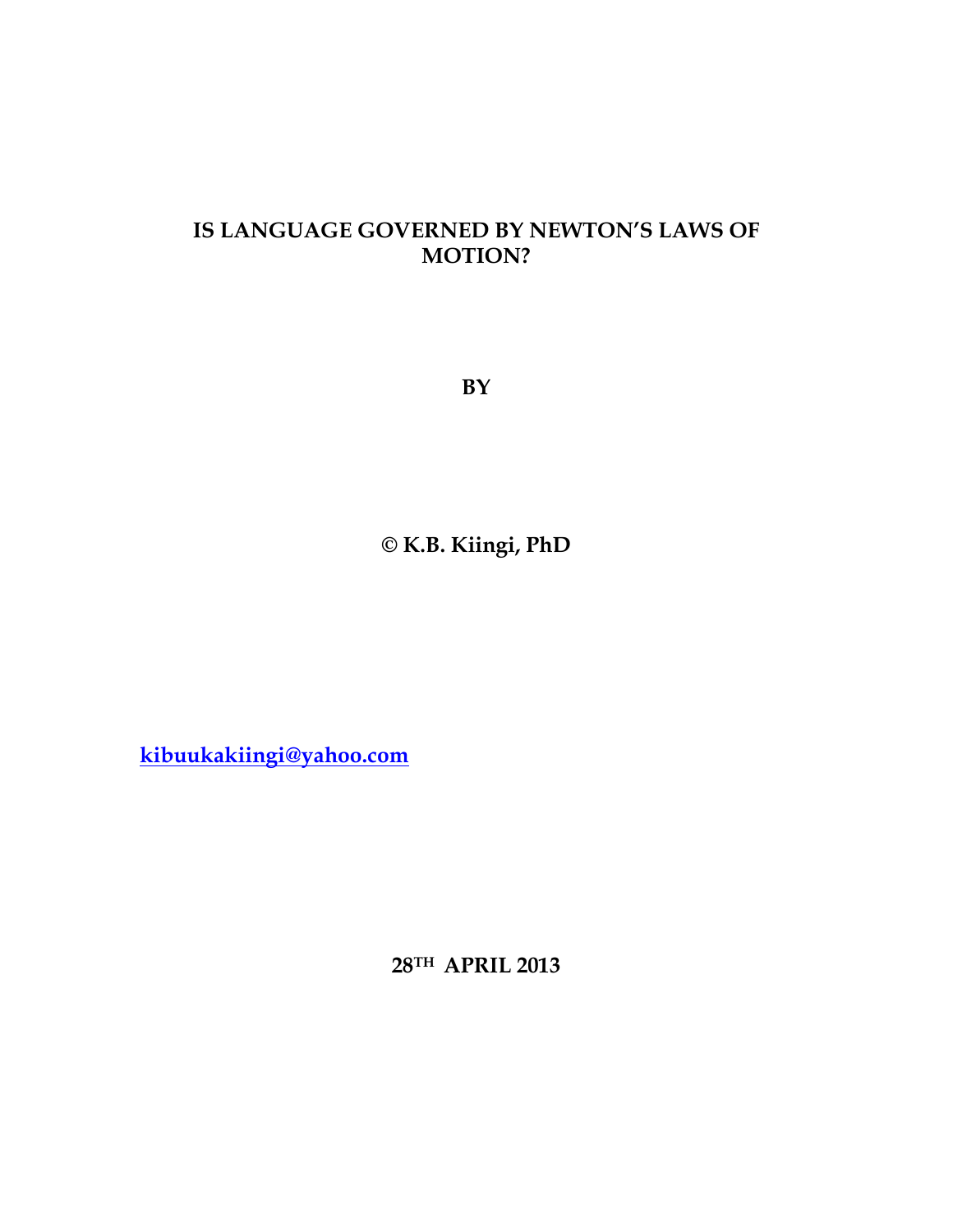## **IS LANGUAGE GOVERNED BY NEWTON'S LAW OF MOTION?**

## © K.B. Kiingi, PhD

Although I am certainly hesitant to pinpoint its alethic status, I am nonetheless intriguingly occasioned to believe that there is a link between predicate classes<sup>\*</sup> and Newton's laws of motion. Hence, in this article, I sketch the putative connection.

In my domainal role theory, I posit twelve predicate classes as shown in (1).

| (1)<br>Z] |        | [B]          | (absolute)              |
|-----------|--------|--------------|-------------------------|
| [Zx]      |        | [ <b>B</b>   | (relative)              |
| [TA]      |        | [NA]         | (contactive)            |
|           | CE[Z]  | CE[B]        | (causative absolute)    |
|           | CE[Zx] | $CE[B \chi]$ | (causative relative)    |
|           | CE[TA] | CE[NA]       | (causative contractive) |

In summarizing Newton's laws in Table 1, it will promote intuition if I adopt R from (2) and **F** to represent force.

(2)  $\chi = R, D, J, S, M, G, Q, K, W, U, I, L$ 

As a consequence, the predicate classes [Zχ], [Bχ], CE[Zχ] and CE[Bχ] will read as [ZR], [BR], CE[ZR], and CE[BR] respectively.

|            | Statically:                   | Dynamically:                           | <b>Type of Situation</b> |
|------------|-------------------------------|----------------------------------------|--------------------------|
|            | $F_z = 0$                     | $F = 0$                                |                          |
| Newton I   | $1_z = 0$                     | $\mathbf{1}_{\mathbf{B}} > 0$          | Absolute                 |
|            |                               | $\mathbf{1}^{\mathbf{a}}$ <b>s</b> = 0 |                          |
| Newton I   | $F_z = 0$                     | $F_B = 0$                              |                          |
|            | $\mathbf{l}_{zR}$ = constant  | $1_{BR} > 0$                           | Relative                 |
|            |                               | $1_B = 0$                              |                          |
| Newton III | $F_{TA} + F_{AT} = 0$         | $F_{NA} + F_{AN} = 0$                  | Contactive               |
|            | $F \neq 0$                    |                                        |                          |
| Newton II  | $F =$                         | d(m1)                                  | Causative                |
|            |                               | dt                                     |                          |
|            | for $m = constant$ , $F = m1$ |                                        |                          |

**Table 1: Statement of Newton's laws of motion** 

<u>.</u>

<sup>∗</sup> See my papers "A Classification of Language Signs", and "Predicate Grammar or Grammar without Nouns and Verbs" accessible at http://www.luganda.com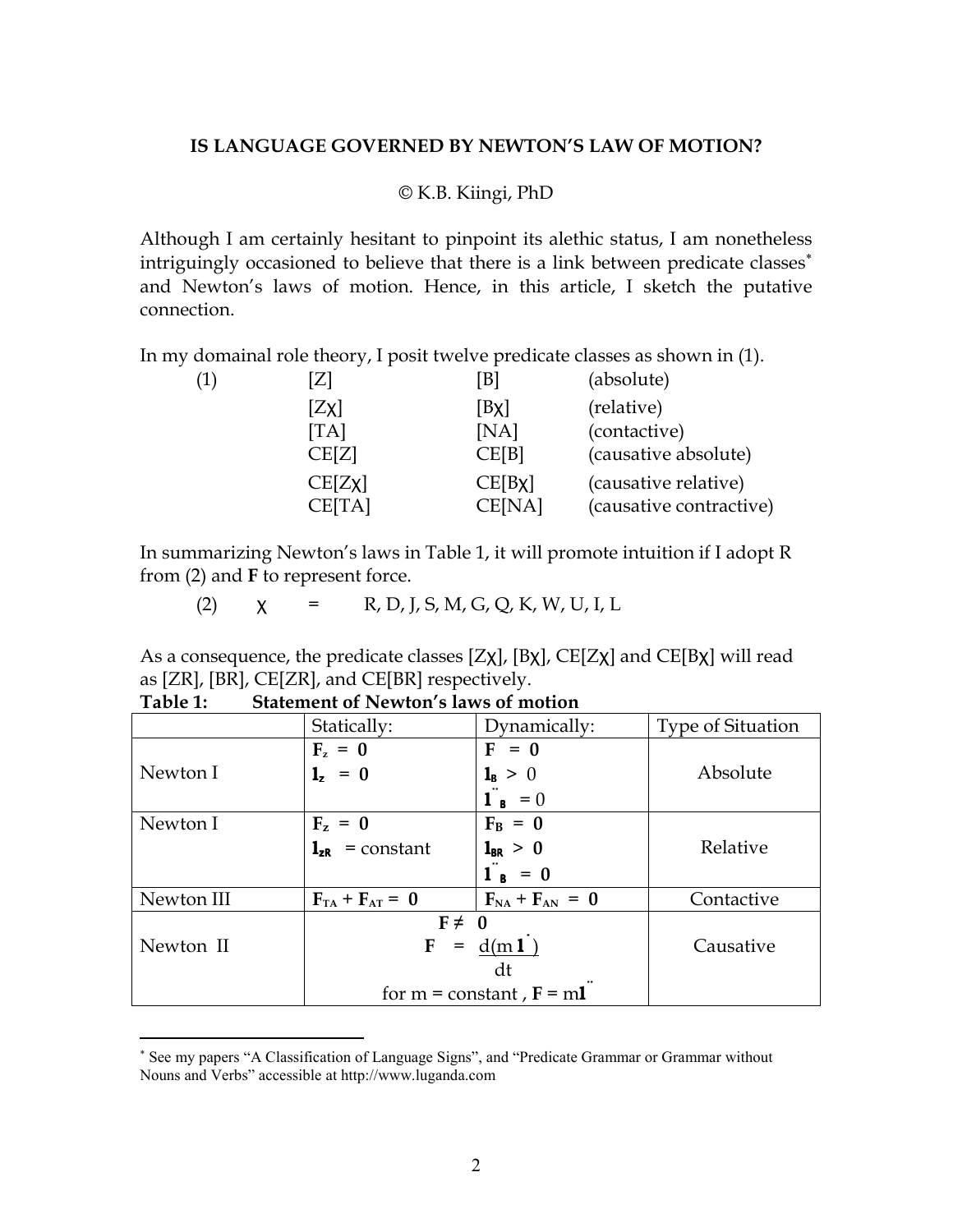For the absolute situation Newton's first law of motion ( or, Newton I, for short) states that if the external resultant force on the particle Z is zero, then the displacement vector is also zero [statically]; but if the external resultant force on the particle B is zero, then the displacement vector of B is greater than zero and the acceleration of B is zero [dynamically].

For the relative situation Newton I states that if the external resultant force on Z is zero, then the displacement vector from Z to R is constant [statically]; but if the external resultant force on particle B is zero, then the displacement vector from B to R is greater than zero and the acceleration of B is zero [dynamically].

For the contactive situation Newton III states that the resultant force exerted by particle T on A and the resultant force exerted by particle A on T is zero [statically]; and similarly, *mutatis mutandis* for N and A [dynamically]

Finally, Newton II states that if the external resultant force on a system of particles is not zero, then the force varies directly as the time derivative of the momentum of the system.

It is noted that the semantic role types C, Z, B, T, A, N and the argument types  $\ell$ , t and m have been used in order to state Newton I, III and II. I now turn to the link between Newton's laws of motion and the predicate classes; I am inclined to non-committaly dub it as a link of analogy.

|            | Statically | Dynamically  | Type of Situation           |
|------------|------------|--------------|-----------------------------|
| Newton I   | Z]         | `B]          | Absolute                    |
| Newton I   | $[Z\chi]$  | $[B\chi]$    | Relative                    |
| Newton III | TA]        | [NA]         | Contactive                  |
| Newton II  | CE[Z]      | CE[B]        | <b>Causative Absolute</b>   |
| Newton II  | CE[[Zx]    | $CE[B \chi]$ | <b>Causative Relative</b>   |
| Newton II  | CE[TA]     | CE[NA]       | <b>Causative Contactive</b> |

**Table 2: Analogization of predicate classes with Newton's laws of motion** 

The predicate classes in Table 2 are easy to exemplify by dint of the isomorphism between semantic role and syntactic role patterns as recapitulated in Table 3.